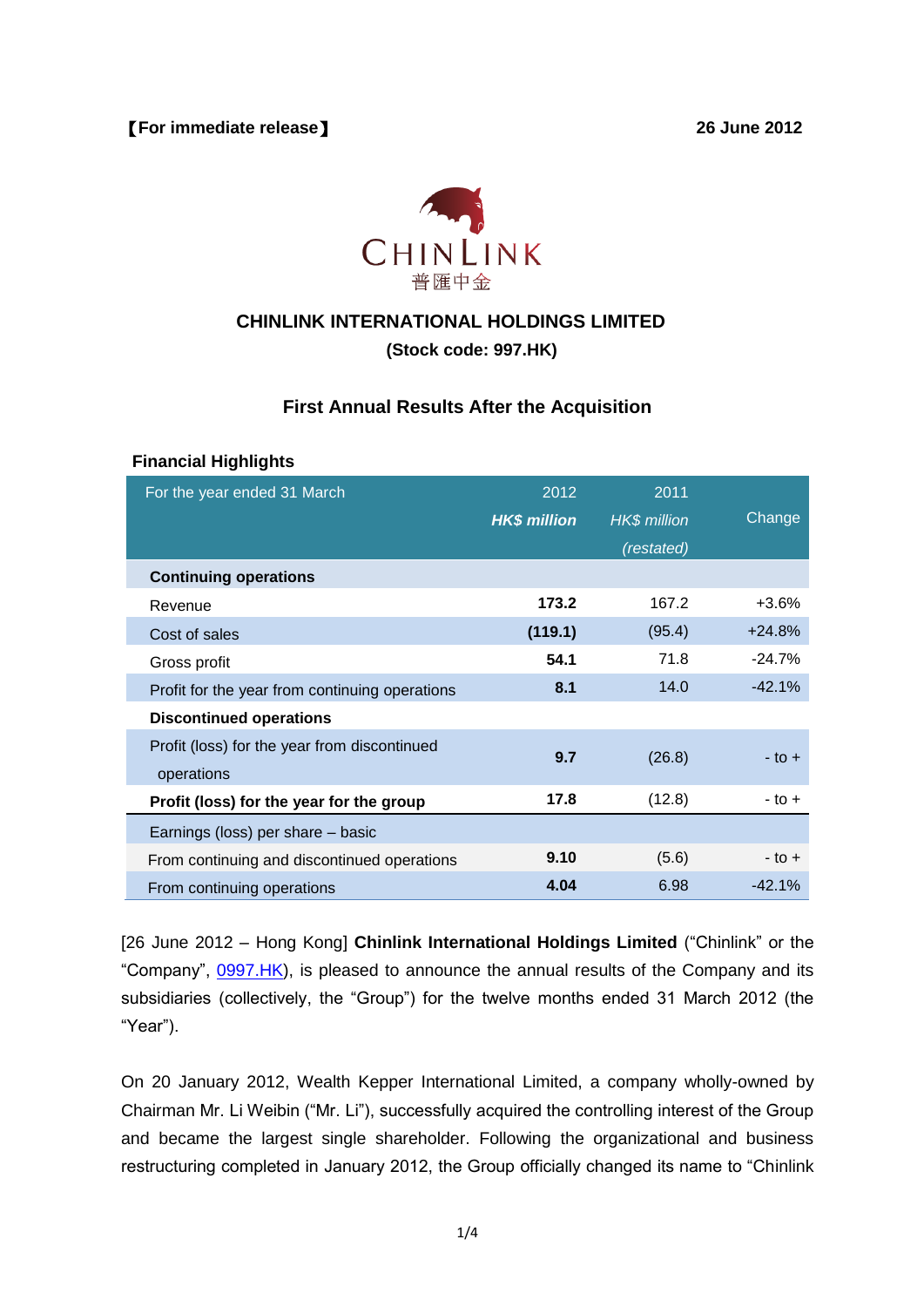International Holdings Limited". With the completion of the distribution of the business (including the manufacturing facilities in China and Thailand and the overseas sales operations), the Group is now principally engaged in interior decoration work, and trading of furniture and fixtures for high end residential properties, hotels, offices and luxury brand stores in Hong Kong and Macau ("Continuing Operations").

From the Continuing Operations, revenue increased by 3.6% year-on-year to HK\$173.2 miillion (2011: HK\$167.2 million). Gross profit margin was 31.3% as compared with 43.0% in the previous financial year. Gross margin in the last financial year was higher than average mainly attributed to one lucrative project of very substantial size. Profit from the Continuing Operations decreased by 42.1% or HK\$5.9 million year-on-year to HK\$8.1 million (2011: HK\$14.0 miillion). The Directors do not recommend the payment of final dividend for the year ended 31 March 2012 (2011: nil).

In terms of revenue, interior decoration work, and trading of furniture and fixtures accounted for 69.9% and 30.1% of the Group's Continuing Operations for the year ended 31 March 2012, respectively, as compared with 43.1% and 56.9% in the previous financial year. Benefiting from a total of approximately 90 projects compared with approximately 50 in the previous financial year, revenue from the interior decoration work segement surged by 68.0% year-on-year to HK\$121.1 million (2011: HK\$72.1 million). Gross profit margin for the interior decoration segment declined slightly to 22.6% from 23.9% in the previous financial year. Revenue from the trading of furniture and fixtures business decreased by 45.2% year-on-year to HK\$52.1 million (2011: HK\$95.1 million). The significant decline was mainly attributable to the effect of a high margin Ritz Carlton Hotel project in Hong Kong which revenue was mostly booked in the previous financial year, and that no such mega project was obtained in the Year. As a result, the segment's gross profit margin also decreased from 57.4% in last financial year to 51.5% in current year.

Despite the uncertain global economic outlook, the Group is cautiously optimistic about the future of our high-end interior design and furniture business. Driven by the active housing market in Hong Kong, and the flourishing hotel and retail sectors in both Hong Kong and Macau as a result of a large number of affluent tourists visiting from Mainland China, the demand for high-end interior decoration work for residential, hotels and retail shops is expected to continue**. Mr. Li Weibin, Chairman of the Company**, said: "As at 31 March 2012, the Group has already secured contract of approximately HK\$106 million. As one of the few that have capability and experience to handle large scale projects, the Group will continue to leverage on its talented design team, experience project management skills and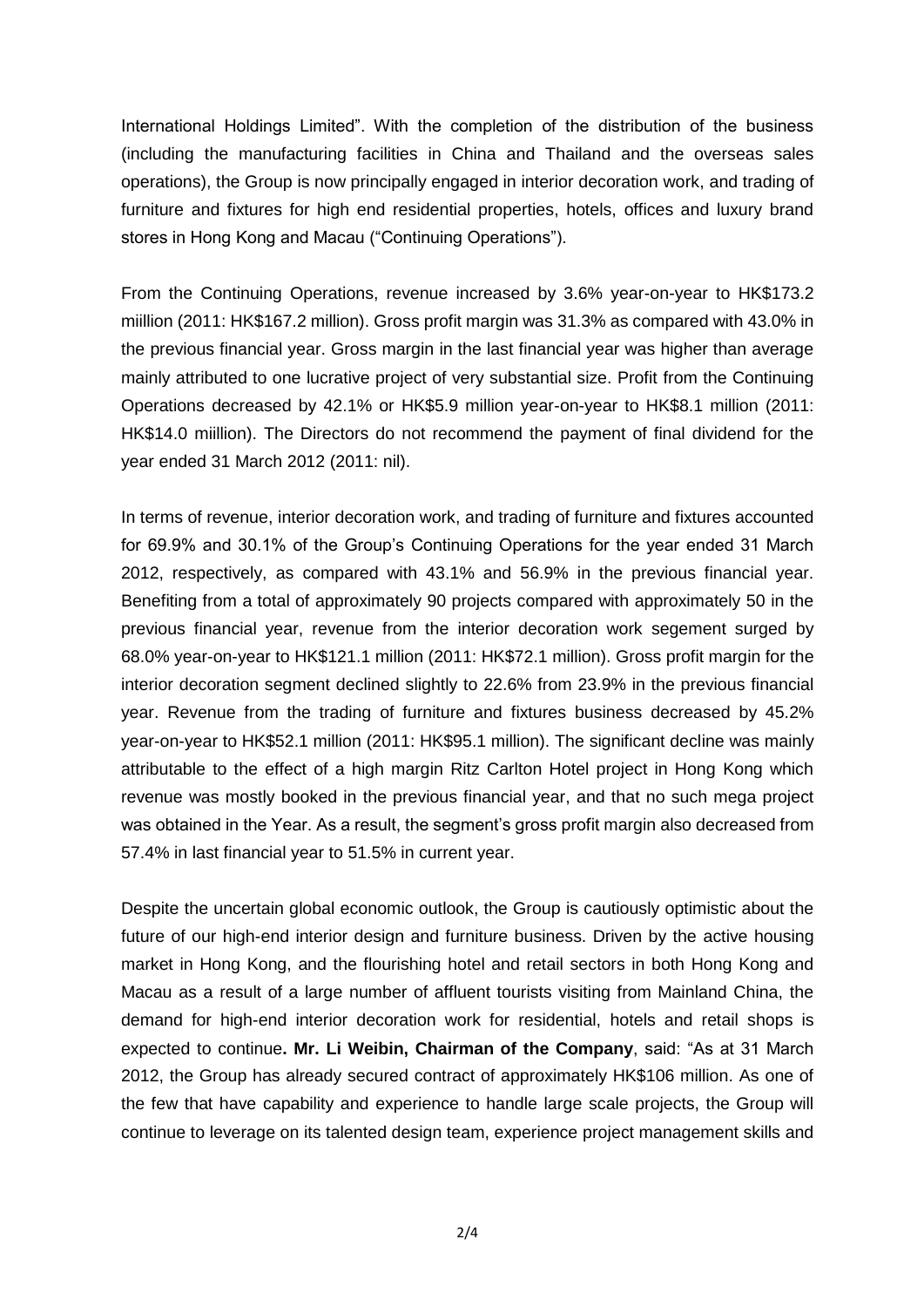well-built relationship with corporate customers to attain larger market share in the luxurious residential, retail and hotel markets."

In addition to the existing businesses in Hong Kong and Macau, the Group is actively seeking business opportunities in the PRC. Leveraging on the strong network and connectsion of Mr. Li in the Shaanxi Province, and its strategic importance as the gateway to the PRC's northwestern terriorites, the Group has chosen Shaanxi Province as the base of its mainland expansion. Recently, the Group has initated the following two major projects in Shaanxi Province:

# **i) Building and contruction materials integrated trade and logistic centre in Hanzhong, Shaanxi Province**

On 5 April 2012, the Group announced to exclusively co-develop a building and construction materials integrated trade and logistic center in Hanzhong City with the local government of Hanzhong City, Shaanxi Province, China (the "Hanzhong Government"). The expected site area of the center is 1,200 acres, the project may help diversify the Group's business and revenue base.

# **ii) Furniture, interior design and renovation services to the potential real estate developers in Shaanxi Province**

The Group announced a strategic cooperation with Royale Furniture Holdings Limited (stock code: 1198.HK) on 6 June 2012. This strategic alliance aims at exploring design-build project based business opportunities with real estate developers in Shaanxi Province to provide house-buyers with a one-stop solution for high quality furniture, interior design and renovation services. The management belives that the cooperation with a renowned PRC furniture brand will help build and enhance the Group's brand image in the Chinese market, as well as expand new sales channels in the long run.

**Mr. Li Weibin, Chairman of the Company**, said: "With the establishment of our new businesses in Shaanxi Province, the geographic and business diversifaction will enable the Group to broaden its revenue streams and to diversify business risks in the future.

### **About Chinlink International Holdings Limited**

Chinlink International Holdings Limited is mainly engaged in providing interior design and renovation services as well as furniture trading business in Hong Kong and Macau.